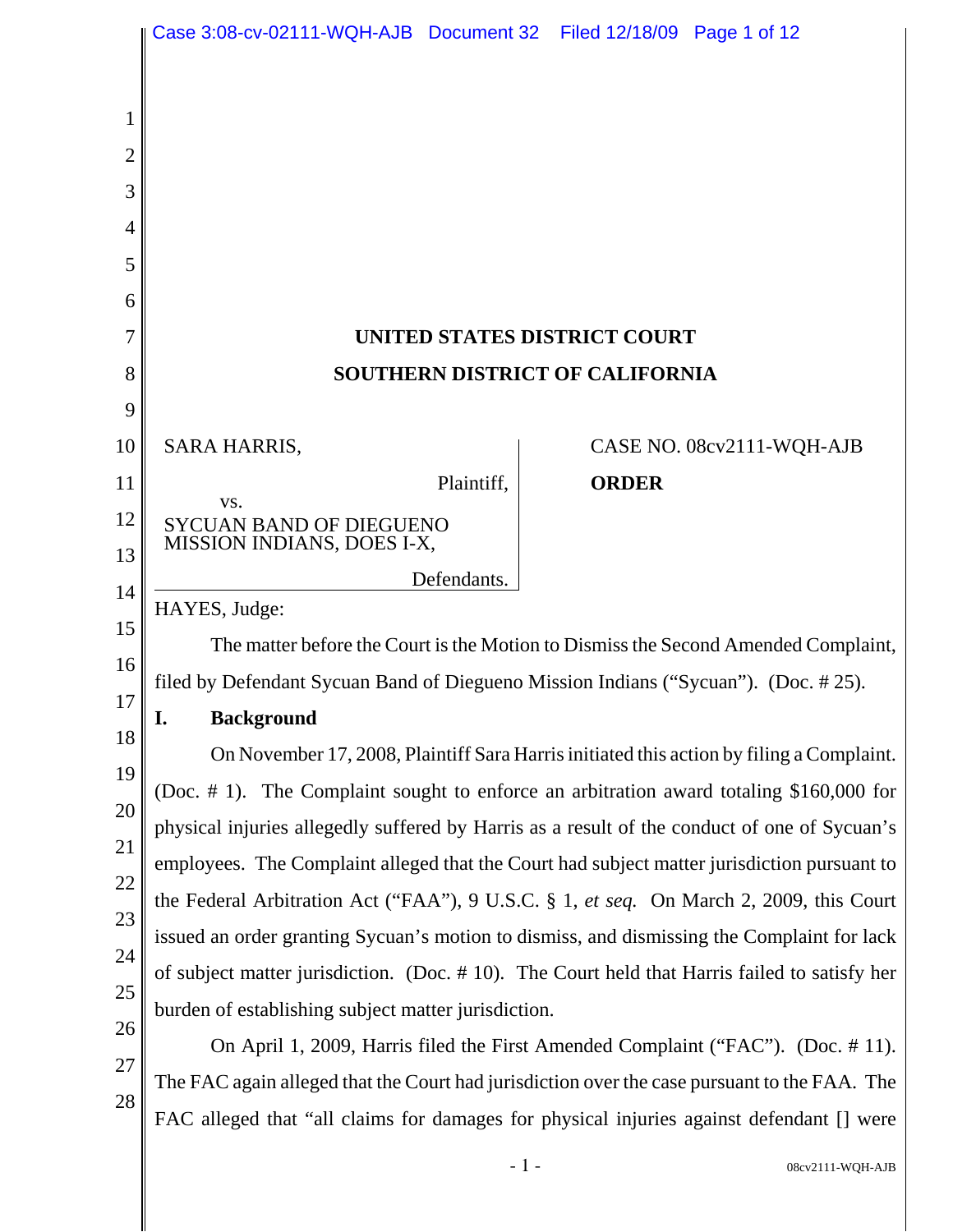1 2 3 4 5 6 7 8 9 governed by a 'Tort Claims Ordinance'" ("Ordinance") duly enacted by Sycuan. (FAC ¶ 6). The FAC alleged that Harris pursued her claim pursuant to the Ordinance, and that Harris ultimately received an arbitration decision awarding Harris the sum of \$160,000. The FAC alleged that the Ordinance was enacted to comply with the class three gaming compact ("Compact") between Sycuan and the State of California, which in turn derives from the Indian Gaming and Regulation Act ("IGRA"), 25 U.S.C. § 2710. (FAC ¶ 10). The FAC alleged: "By failing to honor plaintiff's finally adjudicated claim for damages, pursuant to the [Ordinance], [Sycuan] stands in violation of that ordinance, the underlying [Compact], and the provisions of 25 U.S.C. section 2710." (FAC ¶ 12).

10 11 12 13 On April 13, 2009, Sycuan filed a motion to dismiss the FAC for lack of jurisdiction. (Doc. # 12). After receiving briefing from the parties, the Court conducted oral argument on the motion to dismiss. (Doc. # 22). On June 30, 2009, the Court issued an order granting the motion to dismiss and dismissing the FAC for lack of subject matter jurisdiction. (Doc. # 23).

14 15 16 17 On July 29, 2009, Harris filed a Second Amended Complaint ("SAC"), which is the operative complaint in this action. (Doc. # 24). The SAC alleges that "[t]he Court has jurisdiction over the instant case pursuant to 28 U.S.C § 1331, 25 U.S.C § 2710 and the Federal Arbitration Act, 9 U.S.C § 1 et seq." (SAC at 1).

18

# **A. Allegations of the SAC**

19 20 21 Sycuan "is an Indian Tribe having a governing body duly recognized by the Secretary of the Interior." (SAC ¶ 2). At all relevant times, Harris and Sycuan were residents of San Diego County.

22 23 24 25 26 27 28 On November 26, 2004, Harris was a patron of the Sycuan Casino, a gaming establishment owned and operated by Defendant Sycuan. "At that place and time, plaintiff suffered serious physical injury occasioned by the assaultive conduct of an employee of defendant...." (SAC ¶ 5). "[A]ll claims for damages for physical injuries against defendant ... were governed by a 'Tort Claims Ordinance' duly enacted by defendant ... in June 2004." (SAC ¶ 6). On March 9, 2005, Harris filed a claim under the Ordinance, and on December 5, 2005, "the Sycuan Gaming Commission certified plaintiff's claim for processing on the merits,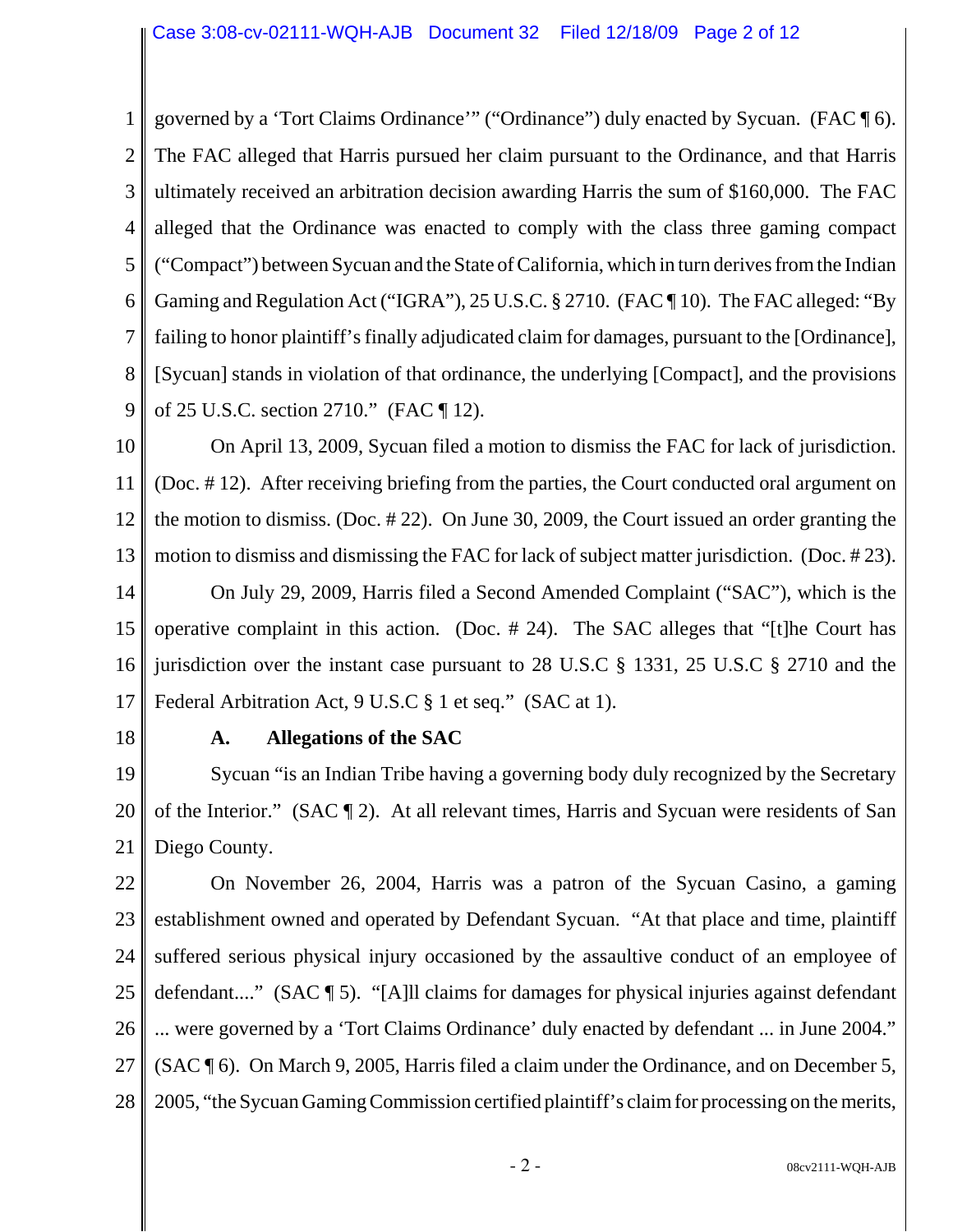1 2 3 4 5 6 7 pursuant to Section XI of the Ordinance." (SAC ¶ 7). After Harris's claim was denied by the Sycuan Gaming Commission, "Plaintiff duly appealed the substantive denial of her claim pursuant to Section XII(G) of the ordinance, which provides that an appeal from a substantive denial is to be heard by an arbitrator selected by the Sycuan Gaming Commission. The Gaming Commission selected Hon. Gerald Lewis, retired appellate justice, as the arbitrator for plaintiff's claim.... On September 30, 2008, Judge Lewis issued his decision and award of arbitrator, awarding plaintiff the sum of \$160,000." (SAC ¶ 8).

8 9 10 11 12 13 14 15 "Section IX(B) of the Tribal Ordinance states that any award, compromise, settlement or determination of a claim under this ordinance shall be final and conclusive on the Tribe. Section IX(B) further states that 'the decision of an arbitrator on an appeal may be enforced in the United States District Court for the Southern District of California under the Federal Arbitration Act, 9 U.S.C. § 1 et seq.'... Plaintiff has complied with all conditions required by her under the Tribal ordinance. Plaintiff has made demand for payment pursuant to the arbitrator's award, and defendant ... has failed and refused to comply with the arbitrator's award."  $(SAC \P 9)$ .

16 17 18 19 20 21 22 "Defendant ... operates its gaming facility under the terms of the Federal Indian Gaming Regulatory Act ('IGRA') at 25 U.S.C. 2701 et seq. Section 2710(d) states that 'Class III' gaming activities, conducted by defendant ..., shall be lawful only if conducted in conformance with a Tribal state compact entered into between the Tribe and the State where tribal lands are located. Section 2710(a)(3)(c) states that such compacts may include provisions relating to the application and enforcement of civil laws and jurisdiction necessary for the licensing and regulation of such gaming activity...." (SAC ¶ 10).

23 24 25 26 27 28 "[T]he Sycuan Tribal Compact contains provisions that the tribe shall provide reasonable assurance that patron tort claims will be promptly and fairly adjudicated, and that the Tribe shall adopt a tort claim ordinance setting forth the terms and conditions under which the Tribe waives immunity from suit for injuries to persons at the gaming facility.... [T]he Gaming Compact incorporates by reference the provisions of IGRA pertaining to the regulation of Indian gaming by the Tribe." (SAC  $\P$  11).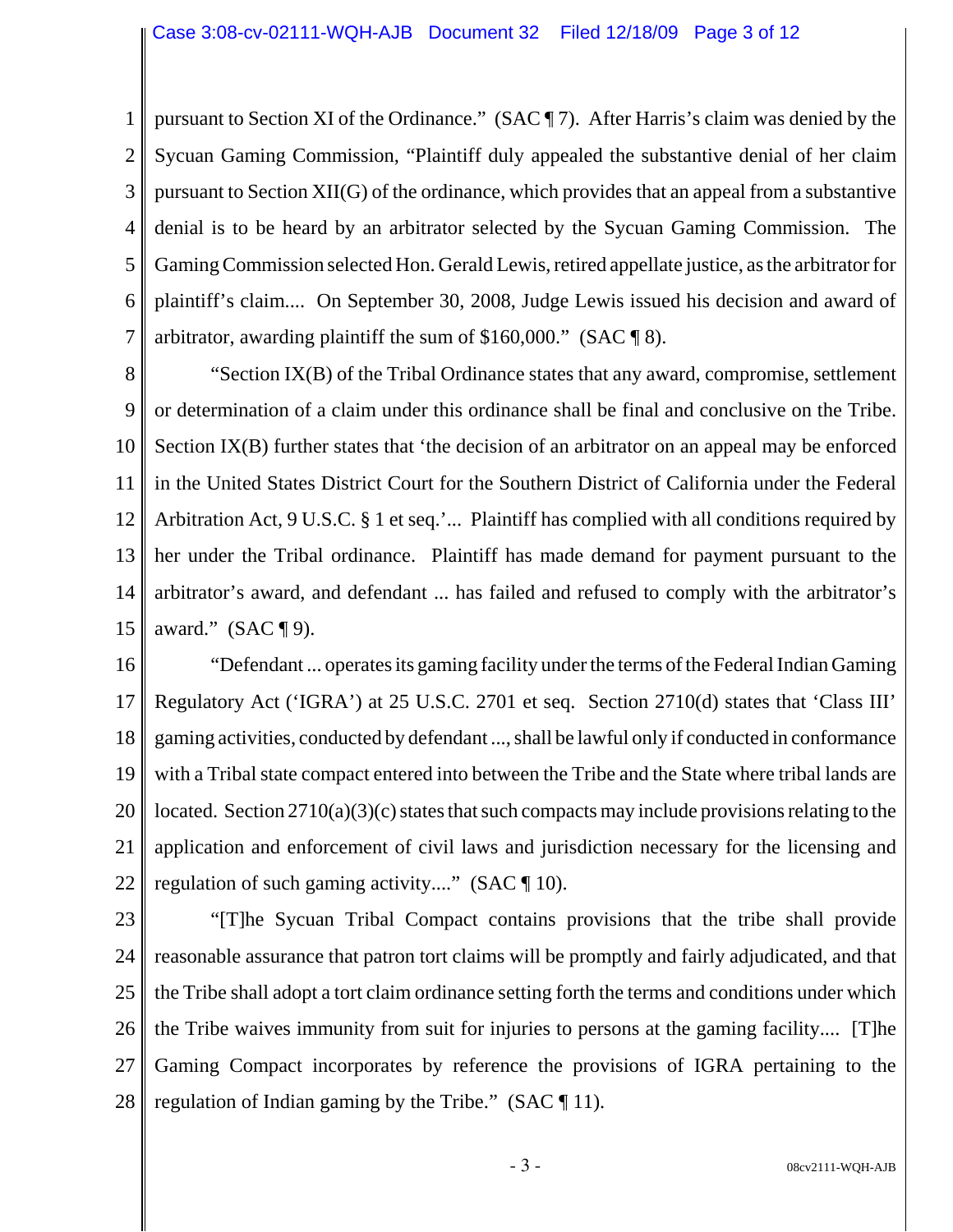1 2 3 4 5 6 "Implicit in the Federal pre-emptive regulation of Indian Gaming and the linked provisions of IGRA, the California Tribal Gaming Compact, and the Tribal Tort ordinance at issue here, is a duty of good faith in the implementation of these enactments. In doing the things herein above alleged, and in repudiating its own Federally-based tort ordinance, the [Defendant] herein has violated its duty of good faith, all to the prejudice and damage to plaintiff." (SAC  $\P$  13).

7 8 Harris seeks judgment "[i]n the amount of \$160,000 awarded by the arbitrator." (SAC at 4).

9

# **B. Contentions of the Parties**

10 11 12 13 14 15 16 17 18 On August 11, 2009, Sycuan filed the Motion to Dismiss the SAC. (Doc. # 25). Sycuan moves to dismiss the SAC for lack of subject matter jurisdiction. Sycuan contends that the IGRA cannot supply a basis for federal subject matter jurisdiction "where, as here, enforcement [of the IGRA] is sought by a private third party." (Doc. # 25-1 at 2). Sycuan alternatively moves to dismiss the SAC for failure to state a claim on the basis of sovereign immunity: "[T]o the extent that Harris's complaint could be read to base jurisdiction on violations of the Tribe's gaming Compact with the State of California or the Tribe's own Tort Claims Ordinance, those actions would be barred by the Tribe's sovereign immunity from suit." *Id.*

19 20 21 22 23 24 25 26 27 28 On September 9, 2009, Harris filed an opposition to the Motion to Dismiss. (Doc. # 26). Harris contends that federal jurisdiction is supported by Sycuan's alleged "bad faith in implementing provisions of IGRA, the California Tribal Compact derived from IGRA, and the tribe's own tort ordinance." (Doc. # 26 at 1, citing *Tamiami Partners, Ltd. v. Miccosukee Tribe of Indians,* 63 F.3d 1030, 1047 (11th Cir. 1995)). "It must be emphasized that plaintiff's present complaint does not rest on a claim of direct violation of IGRA or its subsidiary, constituent enactments, but upon a claim of bad faith in the implementation of these enactments." (Doc. # 26 at 2). "The alleged bad faith relates to the tribe's continuing attempt to evade the jurisdictional requirement of IGRA, the State Compact, and the Tribe's own tort ordinance." (Doc. # 26 at 3). Harris contends that Sycuan waived sovereign immunity in its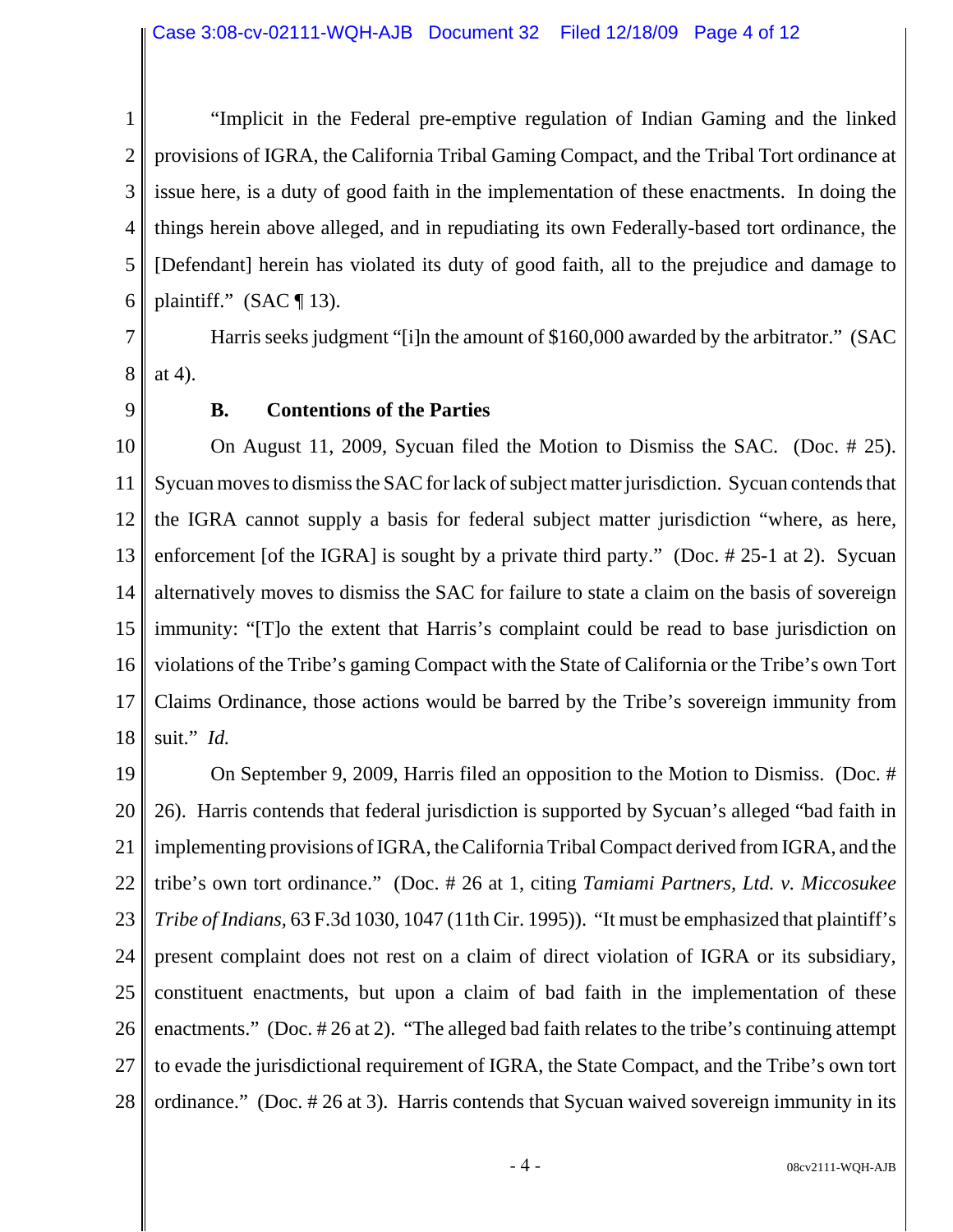1 2 3 4 Tort Claims Ordinance, and Sycuan's Motion to Dismiss constitutes an effort to "repudiate that express waiver." *Id*. According to Harris, Sycuan's "effort at repudiation renders the tort ordinance a farce and a sham, renders the requirements of the State Compact a farce and a sham, and ultimately the balanced structure of IGRA itself." *Id*.

5 6 7 8 On September 10, 2009, Sycuan filed a reply brief. (Doc. # 29). Sycuan contends that Harris "seeks to transform what is manifestly a non-federal issue ... into a federal question by the simple expedient of alleging that Sycuan has acted in bad faith without identifying a federal statutory or regulatory source for this requirement." (Doc. # 29 at 2).

9 **II. Analysis**

10 11 12 13 14 "The party asserting jurisdiction bears the burden of establishing subject matter jurisdiction on a motion to dismiss for lack of subject matter jurisdiction.... Dismissal for lack of jurisdiction is appropriate if the complaint, considered in its entirety, on its face fails to allege facts sufficient to establish subject matter jurisdiction." *In re Dynamic Random Access Memory Antitrust Litig. v. Micron Tech., Inc.,* 546 F.3d 981, 985 (9th Cir. 2008).

15 16 17 18 19 20 21 Harris does not allege that diversity jurisdiction exists in this case. Instead, Harris cites to 28 U.S.C. § 1331, which vests in federal district courts jurisdiction over "all civil actions arising under the Constitution, laws, or treaties of the United States." "Under the longstanding well-pleaded complaint rule, ... a suit 'arises under' federal law only when the plaintiff's statement of his own cause of action shows that it is based upon federal law. Federal jurisdiction cannot be predicated on an actual or anticipated defense...." *Vaden v. Discover Bank*, 129 S. Ct. 1262, 1272 (2009) (quotation omitted).

22 23 24 25 The SAC references the following possible sources of federal-question subject-matter jurisdiction: (a) the FAA, (b) the Tort Claims Ordinance, (c) Sycuan's Compact with the State of California, (d) the IGRA, and (e) "a duty of good faith in the implementation" of the IGRA, the Compact and the Ordinance (SAC ¶ 13).

26

#### **A. FAA**

27 28 "It is well-established that even when a petition is brought under the Federal Arbitration Act ... a petitioner seeking to confirm ... an arbitration award in federal court must establish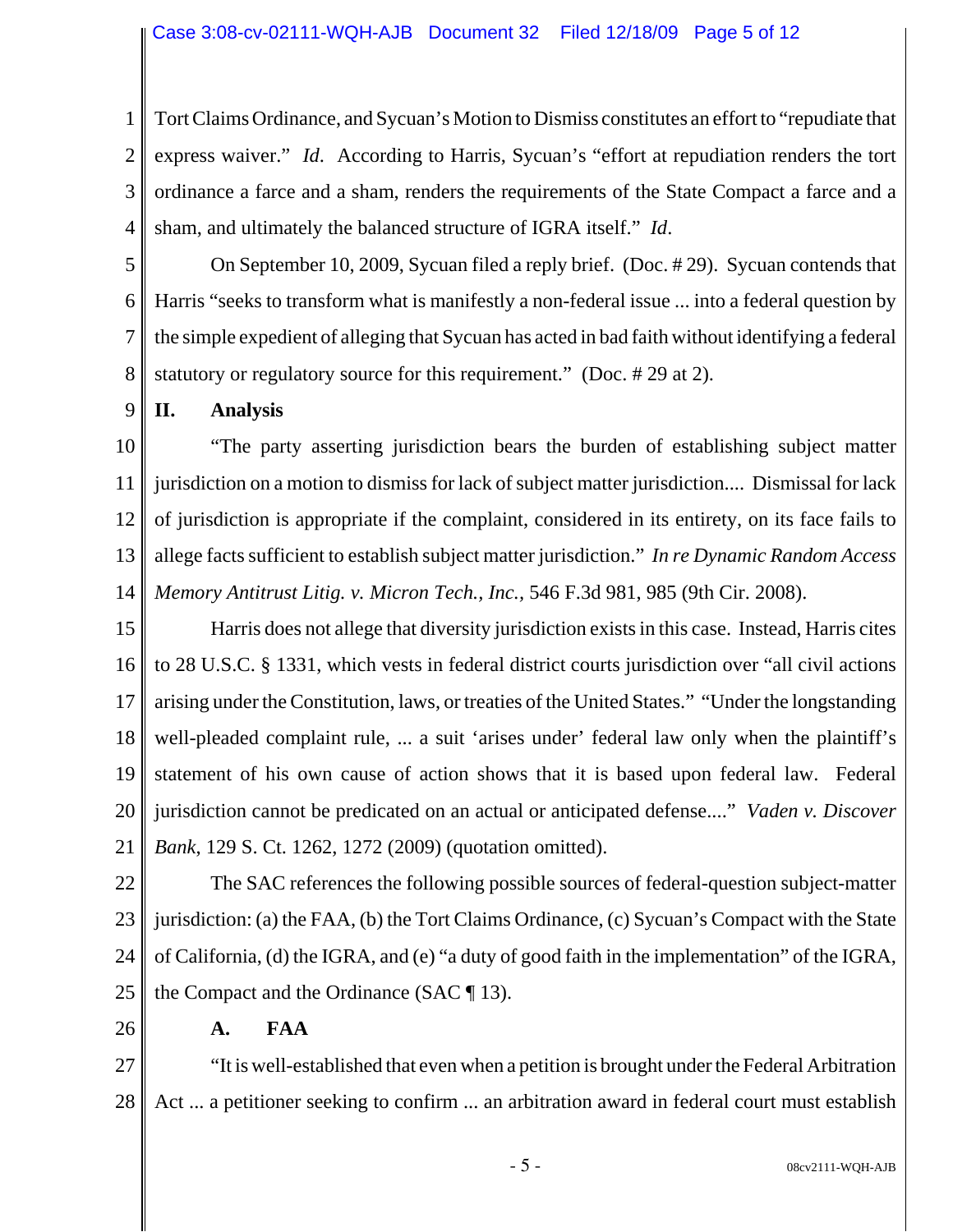1 2 3 4 5 6 7 8 an independent basis for federal jurisdiction." *Carter v. Health Net of Cal., Inc.,* 374 F.3d 830, 833 (9th Cir. 2004) (citations omitted). The FAA "is something of an anomaly in the realm of federal legislation: It bestows no federal jurisdiction but rather requires for access to a federal forum an independent jurisdictional basis over the parties' dispute." *Vaden*, 129 S. Ct. at 1271 (quotation omitted). "A federal court may 'look through' [an FAA] petition to determine whether it is predicated on an action that 'arises under' federal law; in keeping with the well-pleaded complaint rule..., however, a federal court may not entertain [an FAA] petition based on the contents, actual or hypothetical, of a counterclaim." *Id*. at 1273.

9 10 11 Accordingly, the FAA does not confer jurisdiction on this Court. In order for this Court to have subject matter jurisdiction over this action, the SAC must allege "an independent jurisdictional basis over the parties' dispute." *Id.* at 1271.

12

## **B. Ordinance**

13 14 15 16 17 18 19 20 "An ordinance enacted by a federally recognized Indian tribe is not itself a federal law; the mere fact that a claim is based upon a tribal ordinance consequently does not give rise to federal question jurisdiction. Nor does it suffice that one of the parties to a dispute is an Indian tribe." *Morongo Band of Mission Indians v. Rose*, 893 F.2d 1074, 1077 (9th Cir. 1990) (citations omitted). "[T]he federal courts do not stand ready to entertain every case arising under a tribal ordinance, when there is no inherent and disputed federal question about the tribe's power to enact it." *Chilkat Indian Village v. Johnson*, 870 F.2d 1469, 1476 (9th Cir. 1989).

21 22 23 24 25 26 27 28 In *Morongo Band* and *Chilkat*, the Ninth Circuit held that whether a tribe had the authority to enforce a tribal ordinance against a non-Indian is a federal question. By contrast, "[i]n cases where a Native sovereign has not tried to assert authority over a non-Native party, ... courts have not found a substantial federal question to be present." *Peabody Coal Co. v. Navajo Nation*, 373 F.3d 945, 951 (9th Cir. 2004) (citations omitted). In *Peabody Coal*, the Ninth Circuit considered whether federal question jurisdiction existed over a non-Indian plaintiff's claim seeking enforcement of an arbitration award against a federally-recognized Indian tribe. The award set royalty rates for coal mined pursuant to a lease which had been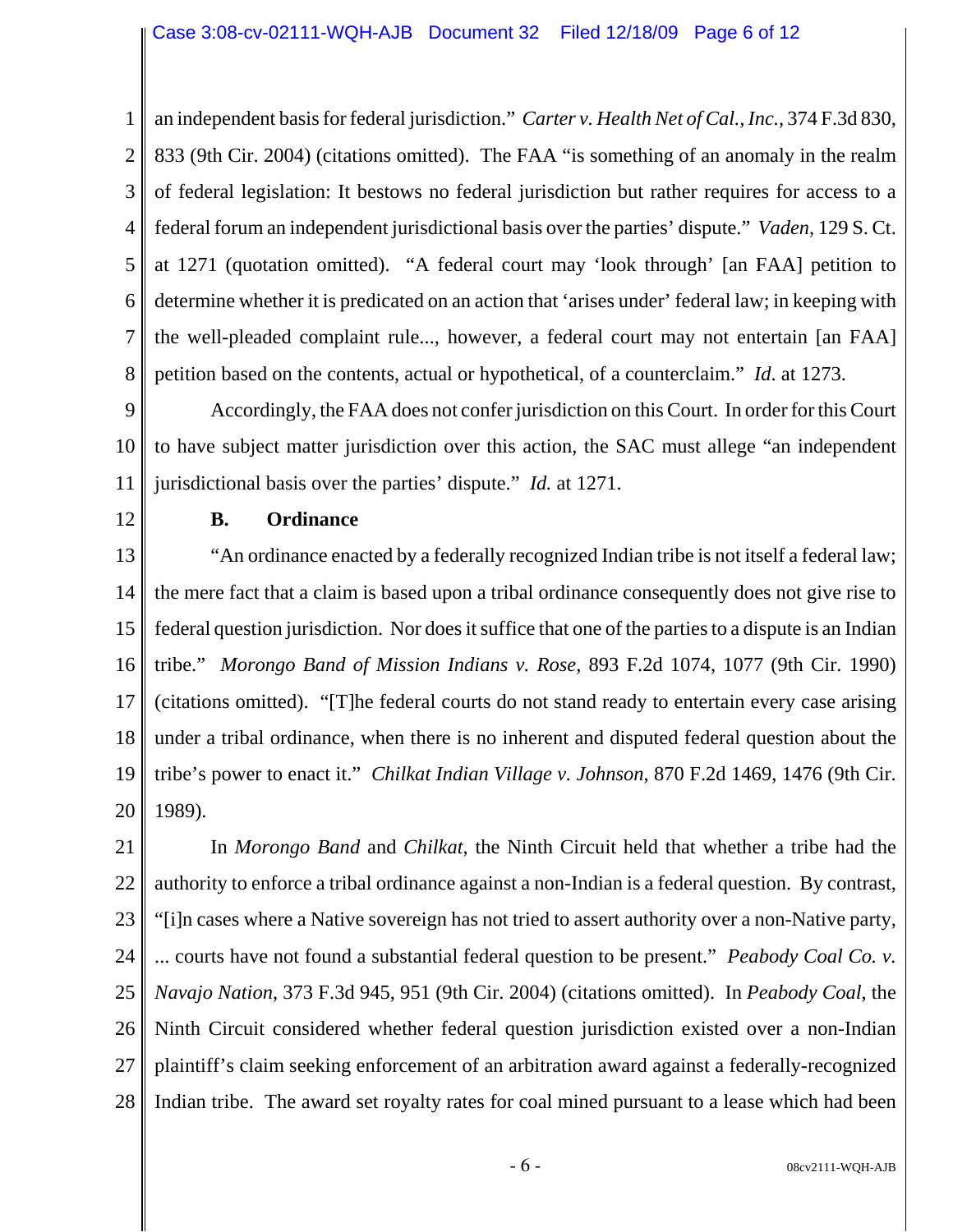1 2 3 4 5 6 approved by the Secretary of the Department of the Interior pursuant to federal law. The Ninth Circuit held that the non-Indian plaintiff's "claim for enforcement of an arbitration award sounds in general contract law and does not require the resolution of a substantial question of federal law." *Id*. The court stated: "Federal approval of the underlying leases or amendments has no material bearing on whether this award requires confirmation or enforcement. Therefore, [plaintiff's] complaint does not present a federal question." *Id.* at 951-52.

7 8 9 10 11 12 13 14 15 16 17 18 19 20 21 In this case, the SAC alleges that the Compact was enacted pursuant to the IGRA, and the Ordinance was enacted pursuant to the Compact. Harris has not alleged that the federal basis of the Ordinance has a "material bearing on whether this [arbitration] award requires confirmation or enforcement." *Id*. Harris also has not alleged that this is a case "where a Native sovereign has ... tried to assert authority over a non-Native party." *Id*. at 951. Instead, this action is analogous to that faced by the court in *Unite Here International Union v. Pala Band of Mission Indians*, 583 F. Supp. 2d 1190 (S.D. Cal. 2008). In *Unite Here*, the court held that federal question jurisdiction did not exist over an action by a union plaintiff against a tribal defendant seeking to confirm an arbitration award made pursuant to a tribal labor relations ordinance. The court stated that, although "gaming compacts are a product of federal law, and ... the [tribal labor relations ordinance] was a valid subject of Compact negotiations," federal jurisdiction did not exist because "[plaintiff] does not allege that [the tribe] is violating any specific IGRA or Gaming Compact provision; whether the [tribe] is somehow in breach of [the] arbitration award is an issue that can be resolved by the common law of contracts." *Id*. at 1197-98.

22 23 24 25 26 27 Finally, the provision in the Ordinance that "the decision of an arbitrator on an appeal may be enforced in the United States District Court for the Southern District of California under the Federal Arbitration Act" (SAC ¶ 9), is insufficient to confer federal question jurisdiction. In *Wisconsin v. Ho-Chunk Nation*, 463 F.3d 655 (7th Cir. 2006), abrogated on other grounds by *Vaden v. Discover Bank,* 129 S. Ct. 1262 (2009), the Seventh Circuit rejected the claim that similar language in a tribal-State compact conferred federal jurisdiction:

28

It is ... axiomatic that no court may decide a case without subject matter jurisdiction, and neither the parties nor their lawyers may stipulate to jurisdiction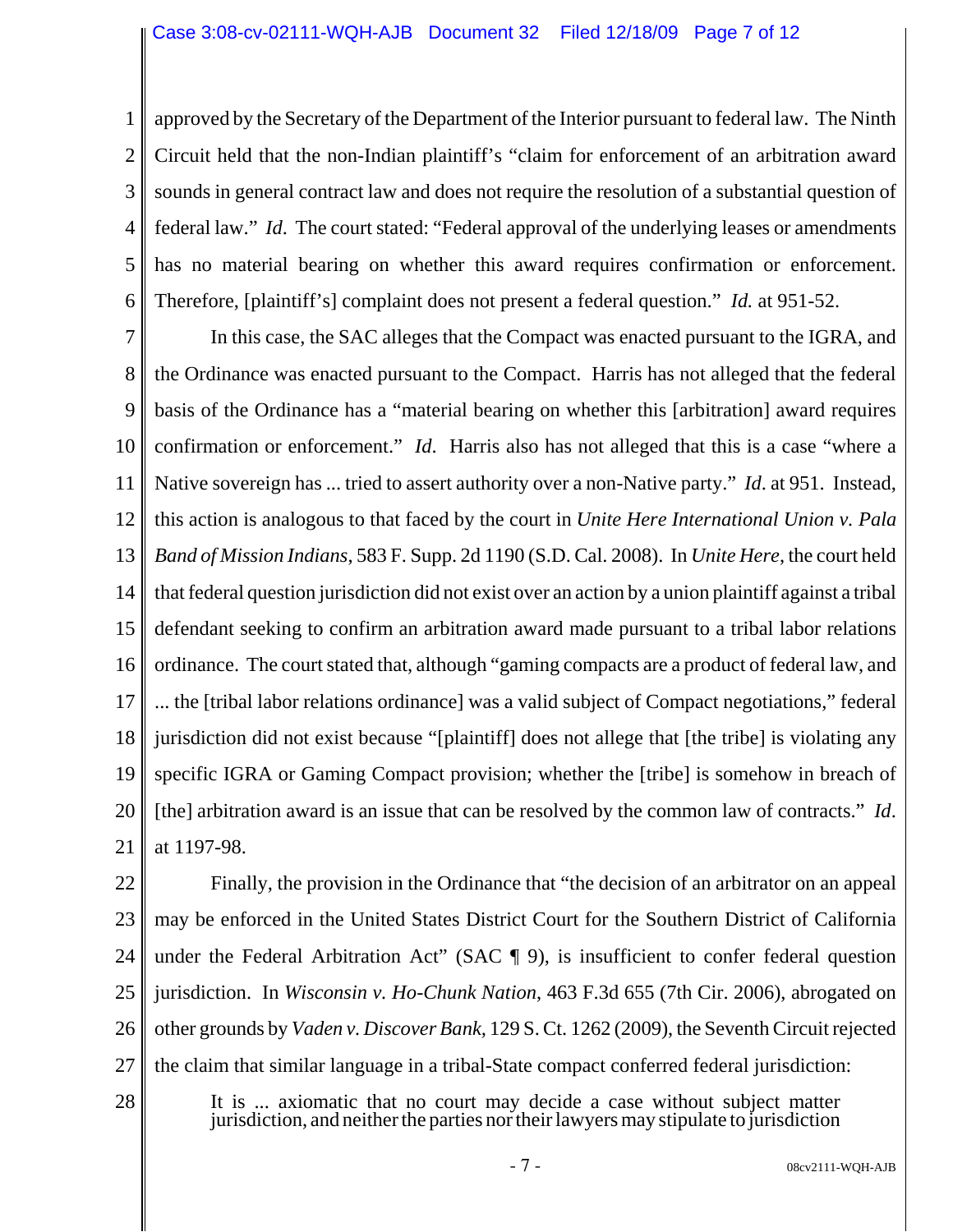#### Case 3:08-cv-02111-WQH-AJB Document 32 Filed 12/18/09 Page 8 of 12

or waive arguments that the court lacks jurisdiction. An Indian tribe's waiver of its sovereign immunity to subject itself to suit does not change this requirement. The provisions in the compact do not alter our determination that [plaintiff]'s complaint does not provide for subject matter jurisdiction over its cause of action. Similarly, our analysis cannot be affected by the availability or unavailability of another forum for this dispute.

*Id.* at 661 (quotation omitted).

The Court concludes that the allegations in the SAC related to the Ordinance are insufficient to confer federal question jurisdiction.

7 8

9

10

11

12

13

14

15

17

18

19

20

21

22

23

24

1

2

3

4

5

6

**C. Compact**

16 The Tribal-State Compact provides that "[f]or the purposes of this Gaming Compact, the Tribal Gaming Operation shall: ... [c]arry no less than five million dollars ... in public liability insurance for patron claims, and ... the Tribe [shall] provide reasonable assurance that those claims will be promptly and fairly adjudicated, and that legitimate claims will be paid.... [T]he Tribe shall adopt and make available to patrons a tort liability ordinance setting forth the terms and conditions, if any, under which the Tribe waives immunity to suit for money damages resulting from intentional or negligent injuries to person or property at the Gaming Facility or in connection with the Tribe's Gaming Operation, including procedures for processing any claims for such money damages...." Compact  $\S 10.2(d)$ .<sup>1</sup>

The Compact does not provide a private right of action for a patron to sue to enforce the Compact's terms. The Compact provides that only the signatories–the Tribe and the State–may enforce its terms. Each signatory executed a limited waiver of its sovereign immunity from suit to allow only the other party to enforce its rights under the Compact. *See* Compact § 9.4(a)(1). The waivers of immunity are premised on the condition that "[n]o person or entity other than the Tribe and the State is party to the action," and that "[i]n the event of intervention by any additional party into any such action without the consent of the Tribe and the State, the waivers of either the Tribe or the State provided for herein may be revoked."

25

26 27 28 <sup>1</sup> In the brief in support of the Motion to Dismiss, Sycuan states that a copy of the Compact is available at http://www.cgcc.ca.gov/enabling/tsc.pdf. (Doc. # 25-1 at 5). Harris does not challenge the authenticity of this document. The Court takes judicial notice of the Compact. *See North County Community Alliance, Inc. v. Salazar*, 573 F.3d 738, 746 n.1 (9th Cir. 2009) ("We take judicial notice of the [tribal] Ordinance and the letter from the [National Indian Gaming Commission] approving it. Both documents are available to the public.").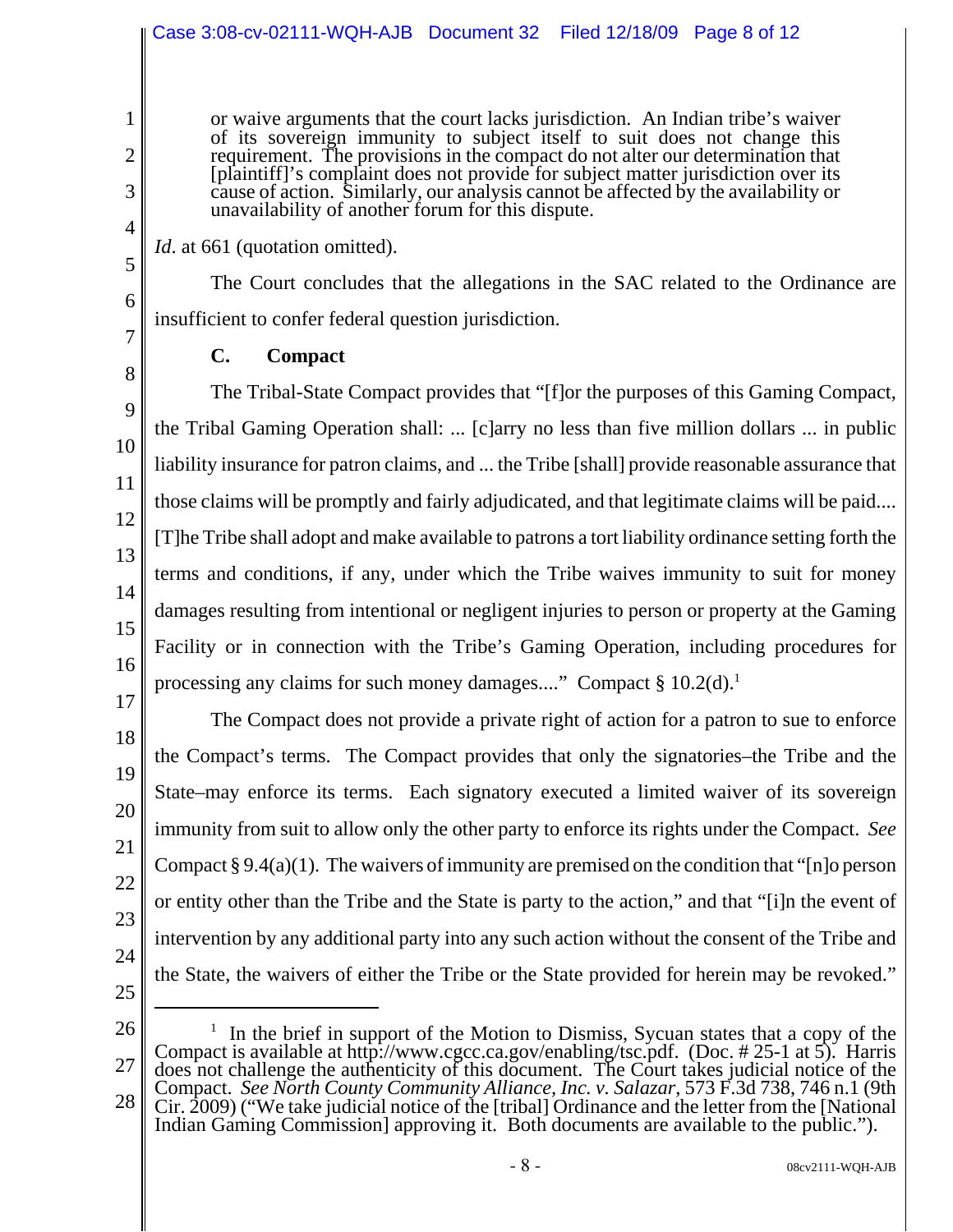1 Compact §§ 9.4(a)(3) & 9.4(b).

| $\mathbf{2}$   | The Ninth Circuit has held that federal question jurisdiction exists for signatories to                                                                         |  |
|----------------|-----------------------------------------------------------------------------------------------------------------------------------------------------------------|--|
| 3              | enforce gaming compacts under the IGRA. See Cabazon Band of Mission Indians v. Wilson,                                                                          |  |
| $\overline{4}$ | 124 F.3d 1050, 1056 (9th Cir. 1997) ("The Compacts quite clearly are a creation of federal                                                                      |  |
| 5              | law; moreover, IGRA prescribes the permissible scope of the Compacts. We conclude that the                                                                      |  |
| 6              | Bands' claim to enforce the Compacts arises under federal law and thus that we have                                                                             |  |
| 7              | jurisdiction pursuant to 28 U.S.C. §§ 1331 and 1362."). In this case, by contrast, a <i>non</i> -                                                               |  |
| 8              | <i>signatory</i> to the Compact is attempting to enforce an arbitration award. The SAC does not                                                                 |  |
| 9              | allege facts indicating that any interpretation of the Compact will be necessary to resolve                                                                     |  |
| 10             | Harris's claim, or that any interpretation of the Compact was necessary in the underlying                                                                       |  |
| 11             | arbitration. It is irrelevant that Sycuan might raise a defense which requires the interpretation                                                               |  |
| 12             | of the Compact or the IGRA. See Vaden, 129 S. Ct. at 1272.                                                                                                      |  |
| 13             | When faced with a similar situation, the court in <i>Unite Here</i> stated:                                                                                     |  |
| 14             | Unlike the <i>Cabazon</i> dispute, however, private enforcement of a [tribal]<br>ordinance] arbitration award is farther removed from applying federal law to a |  |
| 15             | State-Tribal dispute involving an explicit IGRA provision or Gaming Compact<br>contingency. Because neither the IGRA nor Cabazon expressly confer federal       |  |
| 16             | jurisdiction for this type of action, the Court is mindful of '[becoming] the<br>arbiter of any and all disputes that may arise out of [gaming compacts].' In   |  |
| 17             | short, the Court does not consider a [tribal ordinance] or arbitration award<br>violation on par with a <i>Cabazon</i> gaming compact claim.                    |  |
| 18             | Unite Here, 583 F. Supp. 2d at 1197 (quoting <i>Cabazon</i> , 124 F.3d at 1064 (Wiggins, J.,                                                                    |  |
| 19             | dissenting).                                                                                                                                                    |  |
| 20             | Consistent with Unite Here, the Court concludes that the allegations in the SAC related                                                                         |  |
| 21             | to the Compact are insufficient to confer federal question jurisdiction.                                                                                        |  |
| 22             | <b>IGRA</b><br>D.                                                                                                                                               |  |
| 23             | "[W]here IGRA creates a private cause of action, it does so explicitly Where a                                                                                  |  |
| 24             | statute creates a comprehensive regulatory scheme and provides for particular remedies, courts                                                                  |  |
| 25             | should not expand the coverage of the statute." Hein v. Capitan Grande Band of Diegueno                                                                         |  |
| 26             | Mission Indians, 201 F.3d 1256, 1260 (9th Cir. 2000) (citations omitted); see also Florida v.                                                                   |  |
| 27             | Seminole Tribe of Florida, 181 F.3d 1237, 1248-49 (11th Cir. 1999) (listing the "multitude of                                                                   |  |
| 28             | express remedies" in the IGRA, and stating that "[t]he existence of these various express                                                                       |  |
|                |                                                                                                                                                                 |  |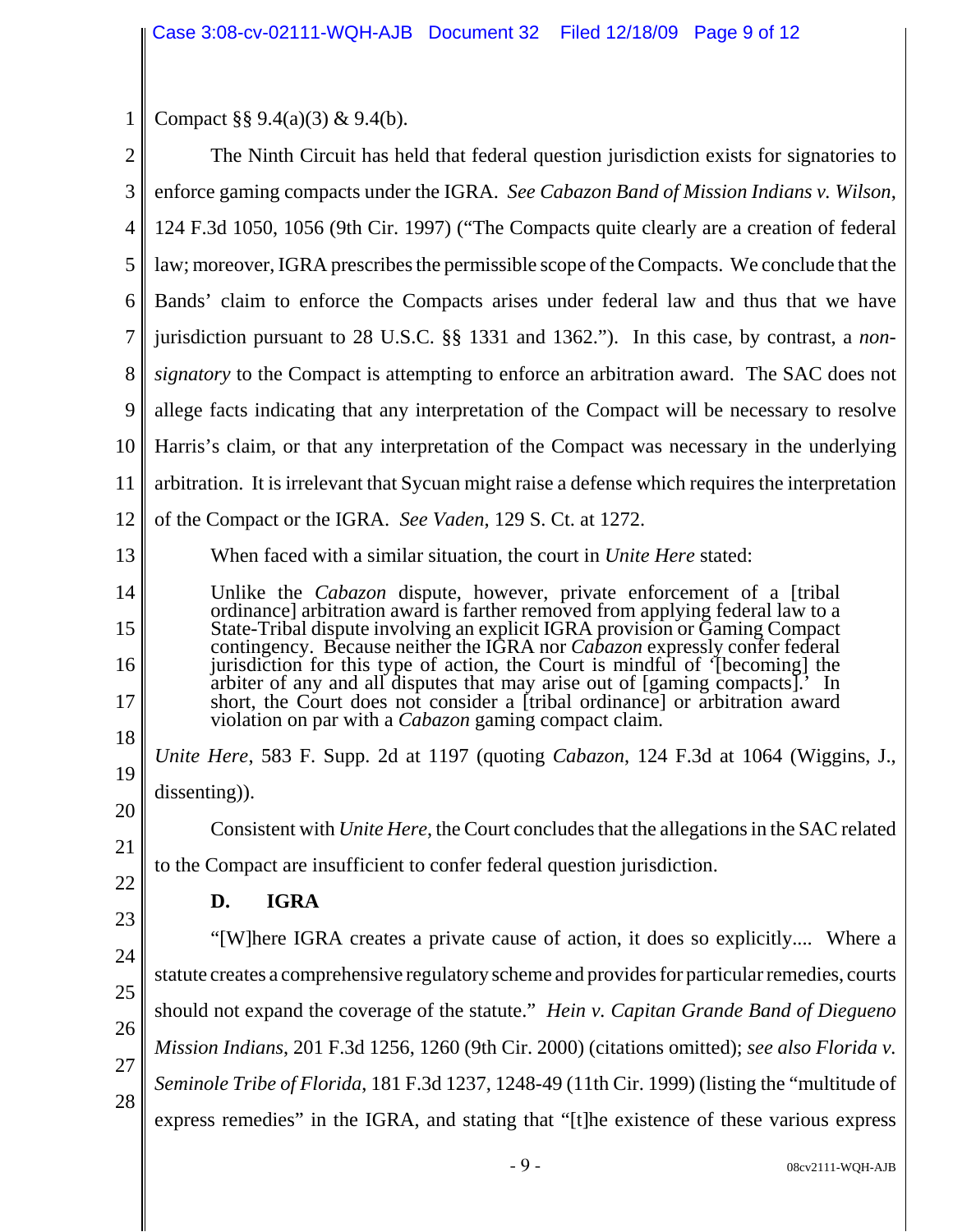1 2 3 4 5 6 7 8 remedies is a clear signal that we should not read into IGRA the implied right of action asserted by the State"). "[N]owhere does IGRA expressly authorize private individuals to sue directly under the statute for failure of a tribe ... to comply with its provisions." *Hartman v. Kickapoo Tribe Gaming Comm'n*, 319 F.3d 1230, 1232 (10th Cir. 2003). In *Hein*, the Ninth Circuit concluded that "IGRA provides no general private right of action." *Hein*, 201 F.3d at 1260; *see also Hartman*, 319 F.3d at 1233 ("[W]e hold that IGRA contains no implied private right of action in favor of an individual seeking to enforce compliance with the statute's provisions.").

9 10 11 12 13 14 15 16 17 18 The SAC does not allege that Harris's cause of action arises from any of the express remedies in the IGRA. The SAC cites two IGRA provisions:  $25 \text{ U.S.C.} \$   $2710(d)(1)(C)$ ("Class III gaming activities shall be lawful on Indian lands only if such activities are ... conducted in conformance with a Tribal-State compact entered into by the Indian tribe and the State...."), and 25 U.S.C.  $\S$  2710(d)(3)(C)(i) ("Any Tribal-State compact ... may include provisions relating to ... the application of the criminal and civil laws and regulations of the Indian tribe or the State that are directly related to, and necessary for, the licensing and regulation of such activity...."). (SAC ¶ 10). However, the SAC does not allege that these provisions of the IGRA were violated. Even if the SAC had alleged that they were violated, the "IGRA provides no general private right of action." *Hein*, 201 F.3d at 1260.

19 20 21 22 23 24 25 The Court concludes that the allegations in the SAC related to the IGRA are insufficient to confer federal question jurisdiction. *See Crosby Lodge, Inc. v. Nat'l Indian Gaming Ass'n*, No. 06cv657, 2007 WL 2318581, at \*4 (D. Nev., Aug. 10, 2007) ("[I]t is ... well settled that Congress did not intend to provide for a private right of action to enforce IGRA.... IGRA contemplates a multitude of specific causes of action that may be brought by specific entities or persons. None of these provisions are applicable in this case. Accordingly, all claims against the Tribal Defendants shall be dismissed....") (citations omitted).

26

# **E. Violation of "a Duty of Good Faith"**

27 28 The SAC provides: "Implicit in the Federal pre-emptive regulation of Indian Gaming and the linked provisions of IGRA, the California Tribal Gaming Compact, and the Tribal Tort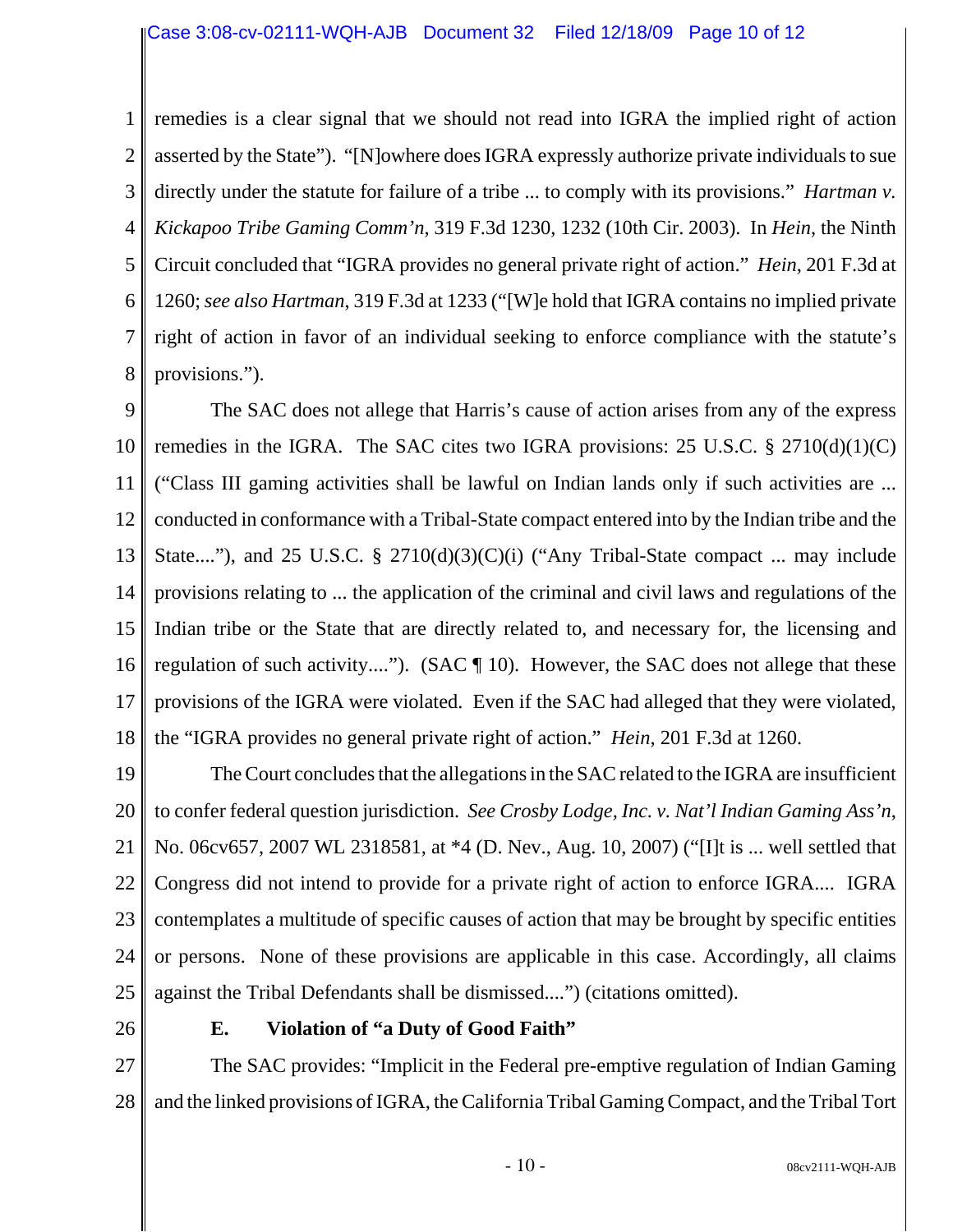| 1              | ordinance at issue here, is a duty of good faith in the implementation of these enactments. In                                                                                                                                                             |
|----------------|------------------------------------------------------------------------------------------------------------------------------------------------------------------------------------------------------------------------------------------------------------|
| $\overline{2}$ | doing the things herein above alleged, and in repudiating its own Federally-based tort                                                                                                                                                                     |
| 3              | ordinance, the [Defendant] herein has violated its duty of good faith, all to the prejudice and                                                                                                                                                            |
| 4              | damage to plaintiff." (SAC $\P$ 13). In her brief in opposition to the Motion to Dismiss, Harris                                                                                                                                                           |
| 5              | states: "It must be emphasized that plaintiff's present complaint does not rest on a claim of                                                                                                                                                              |
| 6              | direct violation of IGRA or its subsidiary, constituent enactments, but upon a claim of bad faith                                                                                                                                                          |
| 7              | in the implementation of these enactments. Tamiami [Partners, Ltd. v. Miccosukee Tribe of                                                                                                                                                                  |
| 8              | <i>Indians of Florida</i> , 63 F.3d 1030 (11th Cir. 1995)], recognized this distinction, at page 1046,                                                                                                                                                     |
| 9              | footnote 56." (Doc. $\# 26$ at 2).                                                                                                                                                                                                                         |
| 10             | <i>Tamiami</i> involved claims for breach of contract against an Indian tribe, and abuse of                                                                                                                                                                |
| 11             | the licensing authority conferred by the IGRA against an Indian tribe and individual                                                                                                                                                                       |
| 12             | defendants. The portion of the opinion cited by Harris states:                                                                                                                                                                                             |
| 13             | [Plaintiff]'s  claim is brought under IGRA and the [National Indian Gaming]<br>Commission]'s regulations against the Tribe and the Gaming Agency. [Plaintiff]                                                                                              |
| 14             | contends that the Tribe, through its Gaming Agency, has abused the licensing<br>authority conferred by the statute and the regulations by refusing to license                                                                                              |
| 15             | [plaintiff]. [Plaintiff] seeks an order declaring such an abuse of authority and<br>enjoining the Gaming Agency to issue the requested licenses. Although IGRA                                                                                             |
| 16             | does not expressly provide a right of action for such relief, Tamiami contends<br>that such a right of action is implicit under IGRA's regulatory scheme.                                                                                                  |
| 17             | <i>Tamiami</i> , 63 F.3d at 1046; <i>see also id.</i> at 1046 n.56 ("We presume that [plaintiff] does so                                                                                                                                                   |
| 18             | because it could have no statutory claim unless this right of action is implied in IGRA."). The                                                                                                                                                            |
| 19             | Eleventh Circuit held that federal question jurisdiction existed over this claim because it was                                                                                                                                                            |
| 20<br>21       | "based directly on IGRA and [National Indian Gaming Commission]'s regulations." Id. at                                                                                                                                                                     |
| 22             | 1047. However, the Eleventh Circuit affirmed the dismissal of the claim on the grounds that,                                                                                                                                                               |
| 23             | "because IGRA provides [plaintiff] no right of action, [plaintiff] has failed to state a claim for                                                                                                                                                         |
| 24             | relief." <i>Id.</i> at 1048. The Eleventh Circuit stated:                                                                                                                                                                                                  |
| 25             | [Plaintiff]'s  claim–that the Tribe, operating through its Gaming Agency, has<br>refused to issue licenses in violation of the statute and regulations–fails because                                                                                       |
| 26             | IGRA provides it no right to relief. This result should come as no surprise;<br>the fact that a federal statute has been violated and some person harmed does not                                                                                          |
| 27             | automatically give rise to a private cause of action in favor of that person                                                                                                                                                                               |
| 28             | [A] fter examining the IGRA regulatory scheme, we find nothing in the statute's<br>language, or in the legislative history, to indicate that Congress implied the right<br>of action [plaintiff] presents as its  claim for relief. Congress, however, did |
|                |                                                                                                                                                                                                                                                            |